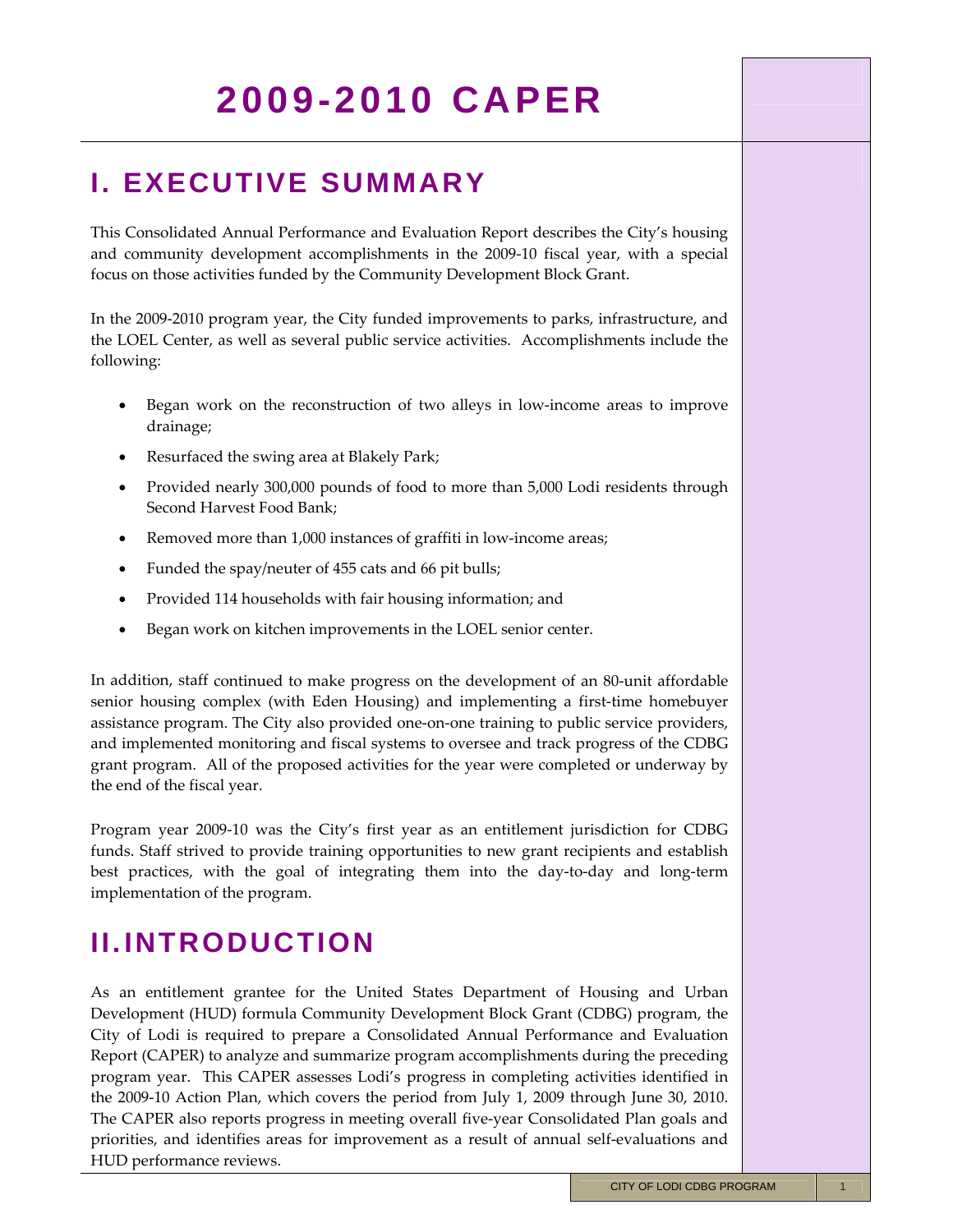The 2009-10 program year was the City of Lodi's first year as an entitlement recipient of Community Development Block Grant (CDBG) funds. The Neighborhood Services Division, within the Community Development Department, serves as the lead agency for the administration of CDBG funds. Questions regarding this report should be directed to the staff within this division at:

CDBG Program Administrator City of Lodi 221 W. Pine Street, PO Box 3006 Lodi, CA 95241 209‐333‐6711

This report was made available for public review during a 15‐day public comment period from September 1, 2010 to September 15, 2010. A public notice announcing its availability was published in the *Lodi News‐Sentinel* on August 18, 2010. A public hearing on the report was held on September 21, 2010 at the Lodi City Council meeting.

### **III. ACTIVITY SUMMARIES**

### HOUSING

### **Affordable Housing Land Acquisition**

The City will provide funding to a non-profit housing develop to purchase land for an affordable senior housing development.

**2009‐10 Objective:** 60‐80 units constructed

**Funding Allocated:** \$1.2 million (prior‐year funding through the San Joaquin Urban County)

**2009‐10 Accomplishment:** Project underway

**Actual Expenditure:** \$36,169.60 (in prior‐year Urban County funds)

**Narrative:** City staff worked with Eden Housing, the developer selected to build and manage the housing, to secure all entitlements and complete grant and tax credit applications. Environmental review of the property was completed. The City also hired a third‐party appraiser to provide valuation of the property. Construction on the project is anticipated to start in summer 2012. A total of 80 units are planned.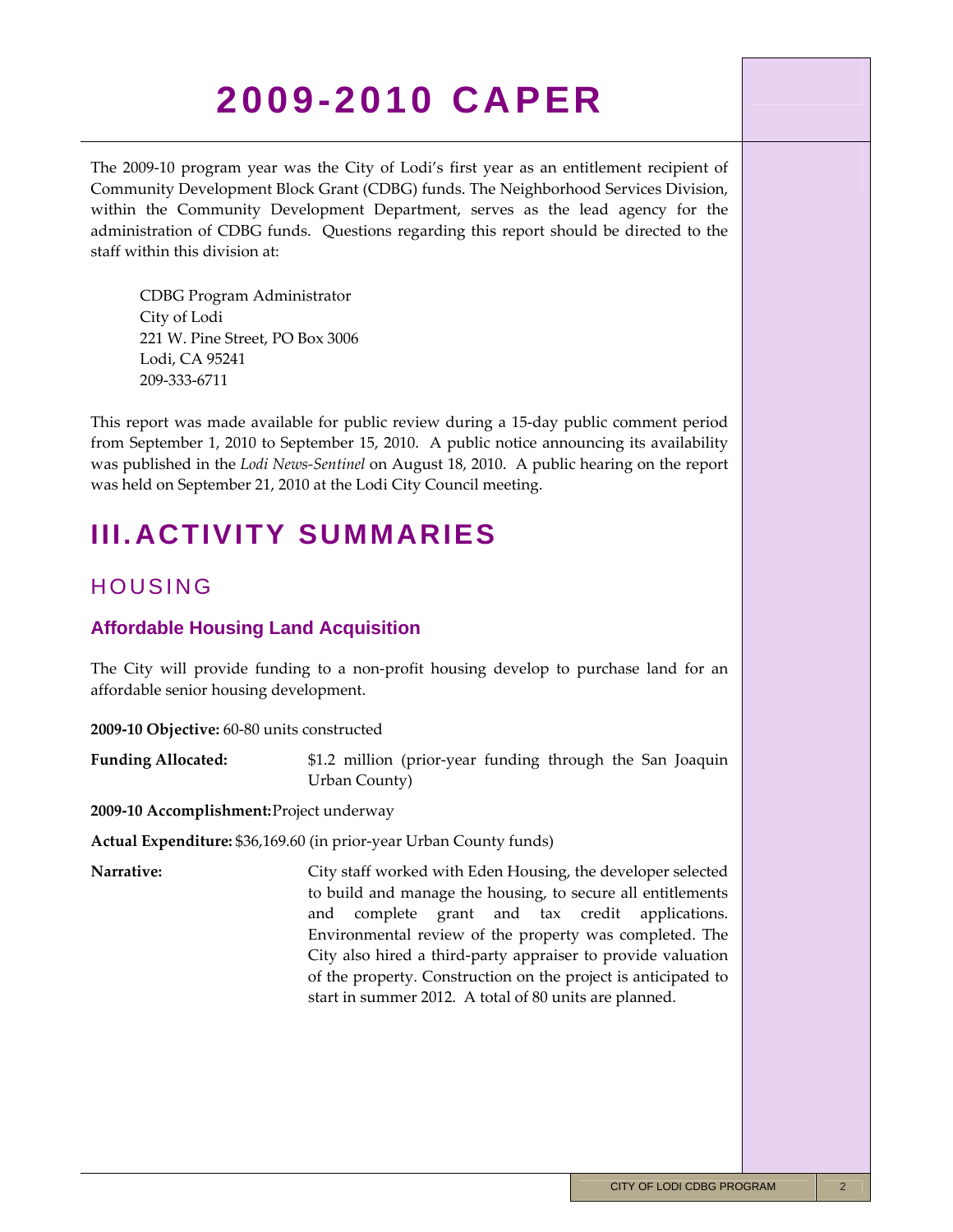### PUBLIC FACILITIES

### **LOEL Senior Center Kitchen Renovation**

Renovate and expand the current LOEL kitchen to commercial kitchen standards, so that LOEL can take over daily senior meal preparation for north San Joaquin County. Ongoing funding for meals will be provided through state and federal sources.

**2009‐10 Objective:** 1 public facility improved

**Funding Allocated:** \$228,402

**2009‐10 Accomplishment:** Project underway

**Actual Expenditure:** \$81,904.20

**Narrative:** LOEL bid the project in compliance with federal requirements. Construction work to expand and modernize the kitchen began in May 2010. Construction is anticipated to be complete in September 2011. LOEL also acquired new commercial kitchen equipment in 2009‐10, using a different funding source. Outcomes will be reported in the 2010‐11 CAPER.

### **Alley Drainage Improvements**

Reconstruct one alley to increase accessibility and drainage. Storm drain facilities will be added and the alley will be resurfaced.

**2009‐10 Objective:** 1 public facility improved

**Funding Allocated:** \$249,886

**2009‐10 Accomplishment:** Project underway

**Actual Expenditure:** \$5,575.20

**Narrative:** City staff bid the project and awarded a contract for improvements to three alleys (using additional funding from the Urban County). After initial work began, improvements to one alley location were determined to be infeasible. Work continued on the two additional alleys and is anticipated to be complete in late fall 2010. Outcomes will be reported in the 2010‐11 CAPER.

### **Blakely Park Swing Area Resurfacing**

Resurface the Blakely Park swing area to lengthen the life of the surfacing.

**2009‐10 Objective:** 1 public facility improved

**Funding Allocated:** \$10,000

**2009‐10 Accomplishment:** Project underway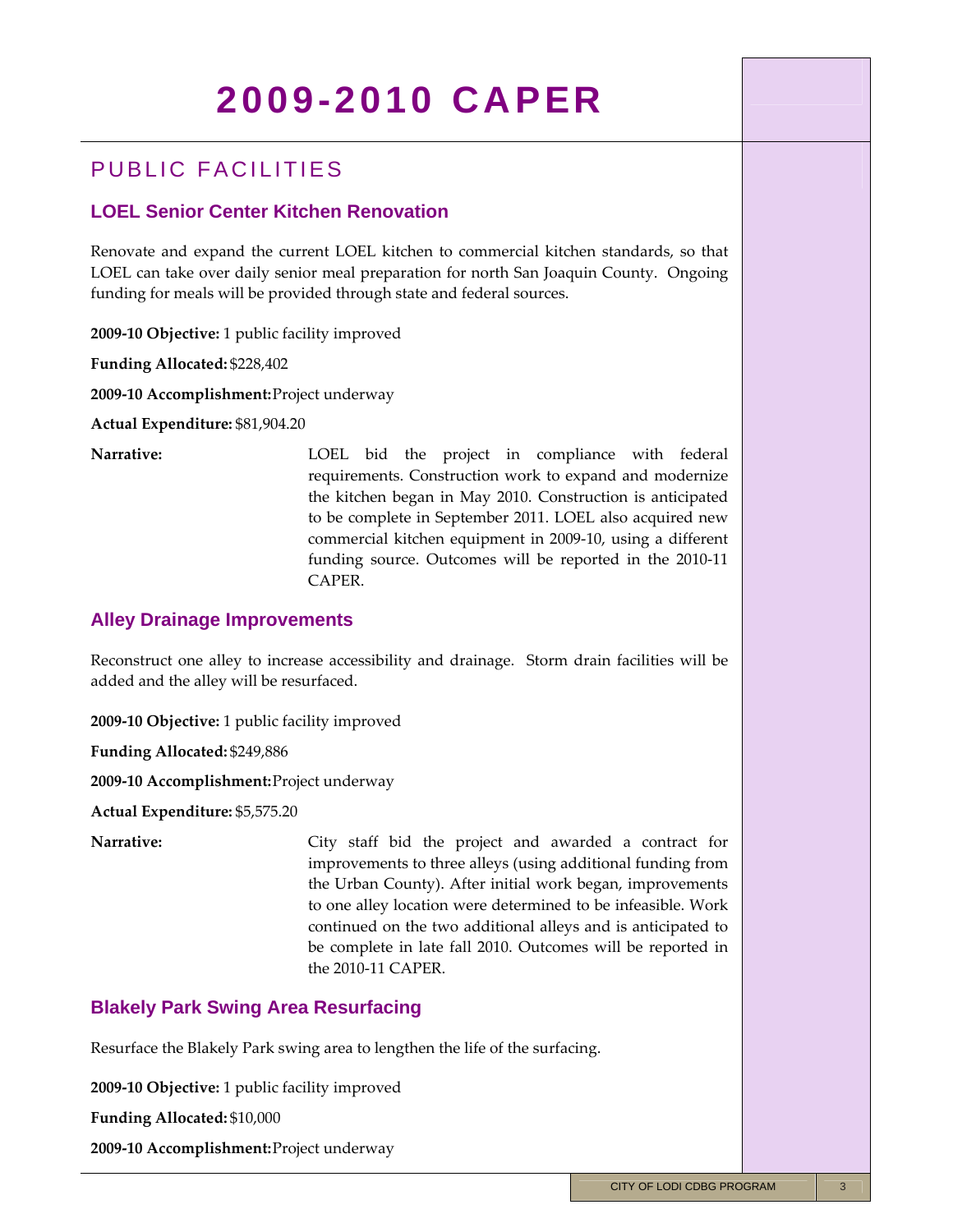#### **Actual Expenditure:** \$734.09

**Narrative:** City staff bid the project and awarded a contract for the Blakely Park improvements. The construction was completed in April 2010, but was not invoiced until July 2010. Outcomes will be reported in the 2010‐11 CAPER.

### PUBLIC SERVICES

### **Graffiti Abatement**

The Graffiti Abatement Program will remove graffiti on properties located in target areas. Staff will remove graffiti by pressure-washing the structure or by painting over it. The goal of the program is to preserve neighborhood property values.

**2009‐10 Objective:** 700 instances of graffiti removed

**Funding Allocated:** \$50,681

**2009‐10 Accomplishment:** 1,075 instances of graffiti removed

**Actual Expenditure:** \$42,720.32

**Narrative:** The graffiti abatement program operated year-round and exceeded goals. Most graffiti reported was removed within 1‐2 days. Graffiti removal staff kept logs detailing location of graffiti and what was written to assist the police in identifying trends and combating future graffiti. The remaining balance of funding will be reallocated in 2010‐11.

### **Second Harvest Food Bank**

Provide funding to Second Harvest Food Bank to purchase foods that are not typically donated to the food bank (e.g., meat and dairy products).

**2009‐10 Objective:** 6,500 persons assisted

**Funding Allocated:** \$10,000

**2009‐10 Accomplishment:** 5,552 persons assisted

**Actual Expenditure:** \$10,000

Narrative: Second Harvest operated three food assistance programs. The Food 4 Thought program delivered a total of 19,070 pounds of food to Lodi residents. The Senior Brown Bag program delivered 66,816 pounds of food to Lodi seniors. The Food Assistance Program delivered 209,329 pounds of food to Lodi residents. The estimated value of food provided to Lodi residents was \$442,822. Second Harvest supplemented funds from the City of Lodi with private donations (food and cash), handling fees, and FEMA grants.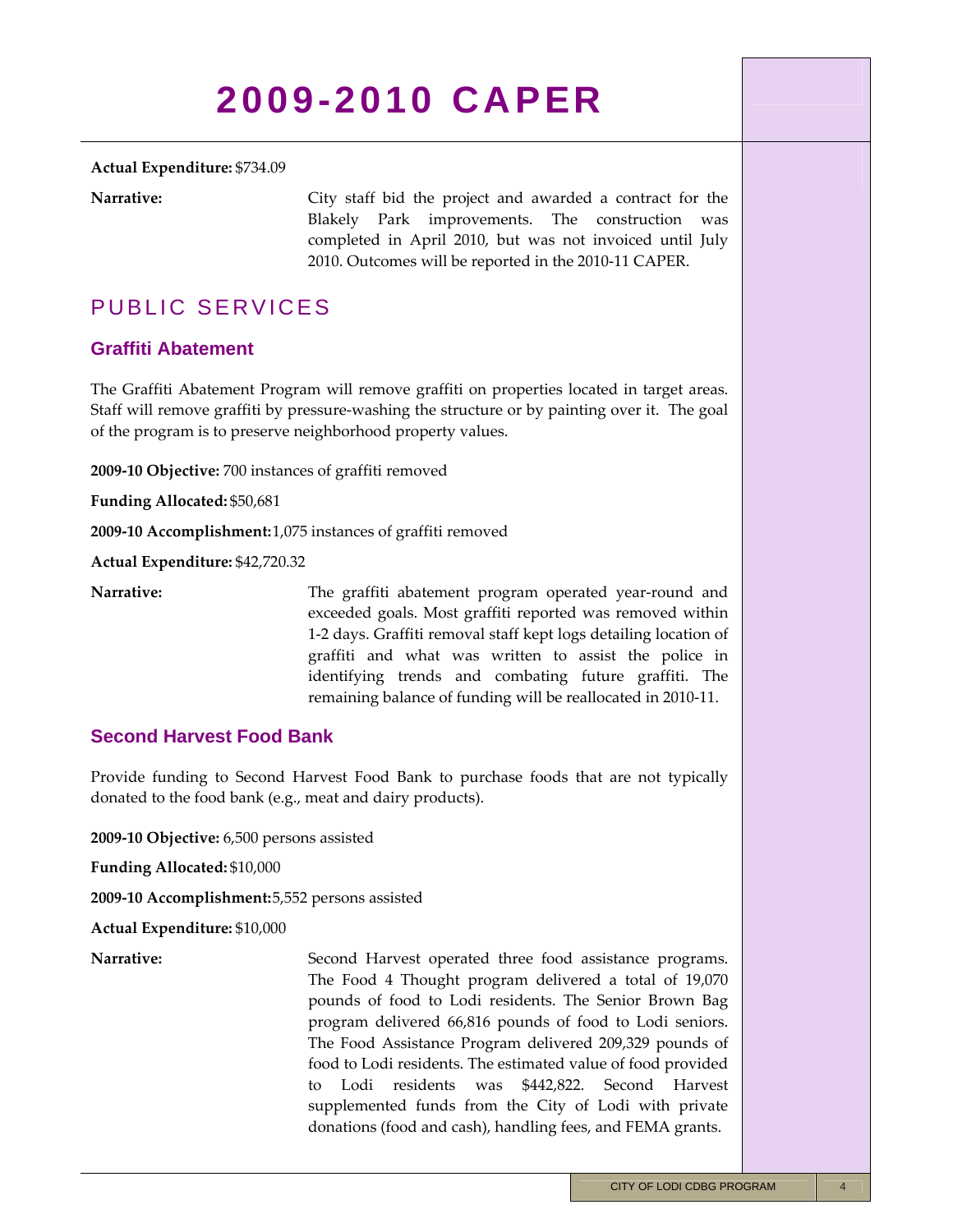| Table 2<br><b>Second Harvest Food Bank Beneficiaries</b> |               |                            |
|----------------------------------------------------------|---------------|----------------------------|
| Category                                                 | <b>Total</b>  | <b>Percent of Total HH</b> |
| <b>Total Persons</b>                                     | 5,552         | 100%                       |
| <b>Total Low/Mod-Income</b>                              | 5,552         | 100%                       |
| <b>Extremely low-income</b>                              | 4.062         | 73%                        |
| Low-income                                               | 910           | 16%                        |
| Moderate-income                                          | 580           | 11%                        |
| <b>Special Needs</b>                                     | 1,269         | 23%                        |
| Disabled HH Member                                       | 108           | 2%                         |
| Senior Headed HH                                         | 301           | 5%                         |
| Female Headed HH                                         | 860           | 15%                        |
| 5+ Person HH                                             | Not collected | -                          |
| Race/Ethnicity                                           | $-$           | --                         |
| Hispanic (all races)                                     | 2,145         | 39%                        |
| White                                                    | 2,682         | 48%                        |
| <b>Black or African-American</b>                         | 336           | 6%                         |
| Asian                                                    | 112           | $< 1\%$                    |
| American Indian or<br>Alaskan Native                     | 50            | $< 1\%$                    |
| Native Hawaiian or Pacific                               | 12            | $< 1\%$                    |
| American Indian or<br>Alaskan Native and White           | 31            | $< 1\%$                    |
| Asian and White                                          | 59            | $< 1\%$                    |
| <b>Black or African American</b><br>and White            | 119           | $< 1\%$                    |
| American Indian or<br>Alaskan Native and Black           | 6             | $< 1\%$                    |
| Multiracial                                              | N/A           |                            |
| Other/No response                                        | N/A           |                            |

### **San Joaquin Fair Housing**

San Joaquin Fair Housing provides fair housing services, such as housing discrimination and tenant/landlord law hotline, complaint investigation, and outreach and education through public forums.

**2009‐10 Objective:** 1,431 persons assisted

**Funding Allocated:** \$20,000

**2009‐10 Accomplishment:** 388 persons assisted (114 households)

**Actual Expenditure:** \$20,000

Narrative: San Joaquin Fair Housing promoted fair housing by advertising in local media, attending nine community events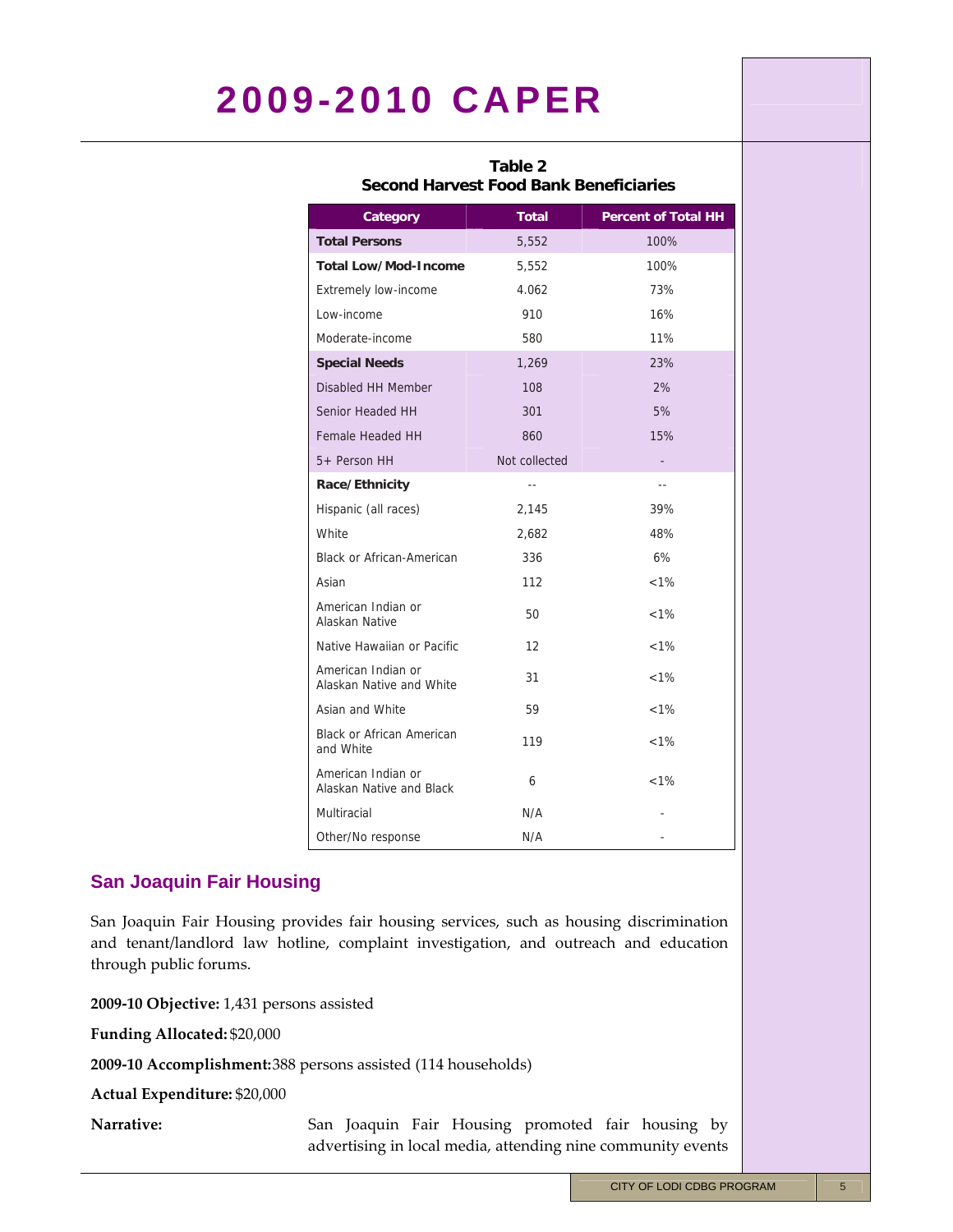in San Joaquin County, and distributing fliers to four locations in Lodi. They served a total of 388 persons (114 households) by providing information on fair housing. A total of 25 households were served through formal intakes. Of the 25 cases, 19 were resolved. Issues relating to formal intakes were not concentrated on any topic.

| Category                                       | <b>Total</b>    | <b>Percent of Total HH</b> |
|------------------------------------------------|-----------------|----------------------------|
| <b>Total Households</b>                        | 114             | 100%                       |
| Total Low/Mod-Income                           | 91 (households) | 80%                        |
| <b>Extremely low-income</b>                    | Not collected   |                            |
| Low-income                                     | Not collected   |                            |
| Moderate-income                                | 91              | 80%                        |
| <b>Special Needs</b>                           | --              | $-$                        |
| Disabled HH Member                             | 35              | 31%                        |
| Senior Headed HH                               | 16              | 14%                        |
| Female Headed HH                               | 73              | 64%                        |
| 5+ Person HH                                   | 26              | 23%                        |
| Race/Ethnicity                                 | $- -$           | $\sim$ $\sim$              |
| Hispanic (all races)                           | 43              | 38%                        |
| White                                          | 48              | 42%                        |
| <b>Black or African-American</b>               | 5               | 4%                         |
| Asian                                          | 3               | 3%                         |
| American Indian or<br>Alaskan Native           | 1               | 1%                         |
| Native Hawaiian or Pacific                     |                 |                            |
| American Indian or<br>Alaskan Native and White |                 |                            |
| Asian and White                                | 1               | 1%                         |
| <b>Black or African American</b><br>and White  |                 |                            |
| American Indian or<br>Alaskan Native and Black |                 |                            |
| Multiracial                                    | N/A             |                            |
| Other/No response                              | 56              | 49%                        |

### **Table 3 San Joaquin Fair Housing Beneficiaries**

### **Spay/Neuter Program**

Offer a spay/neuter program for feral cats trapped and released in target areas and pets (cats and pit bulls) owned by low‐income households.

**2009‐10 Objective:** 214 persons assisted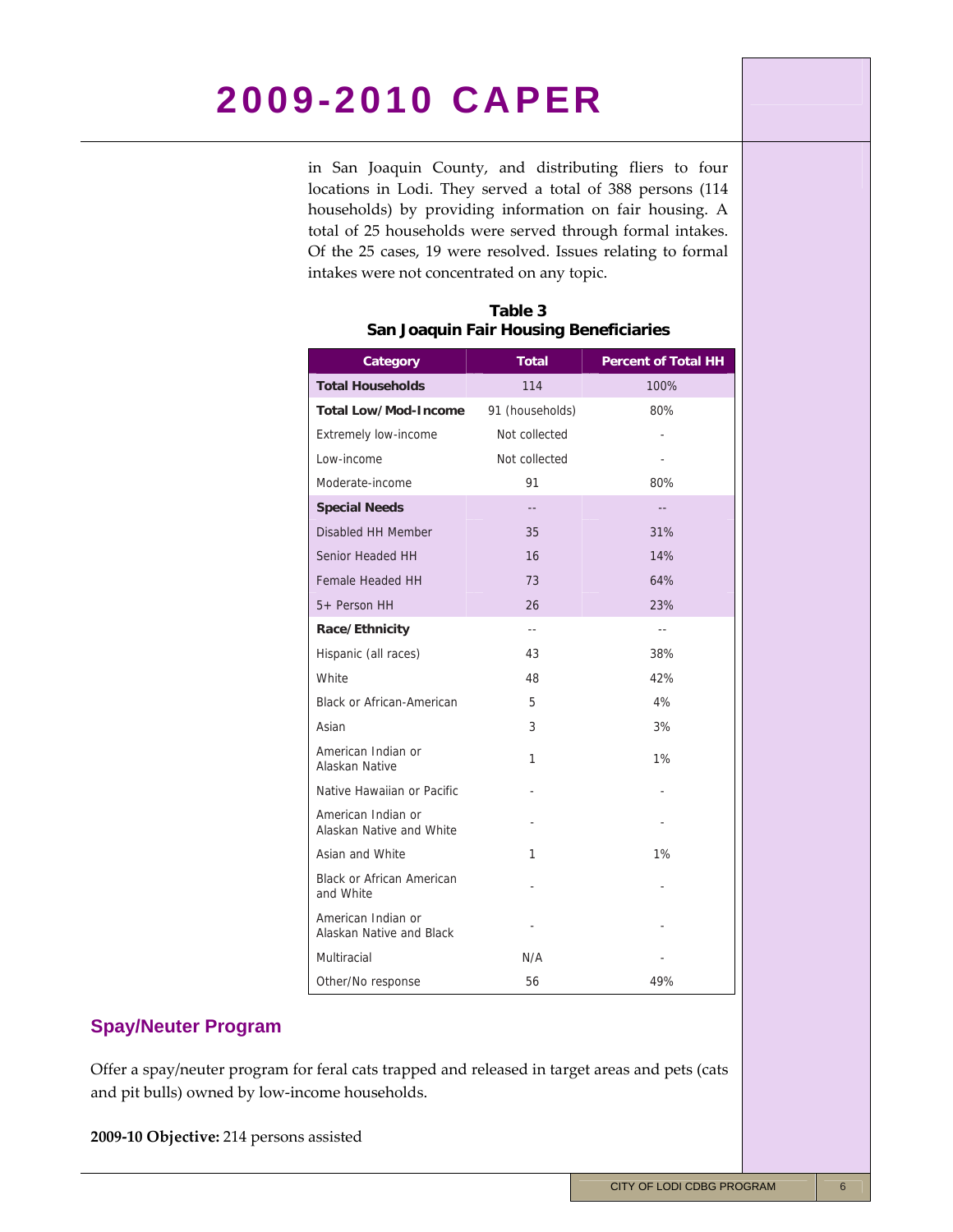#### **Funding Allocated:** \$32,000

**2009‐10 Accomplishment:** 177 households assisted

**Actual Expenditure:** \$27,993.49

Narrative: A total of 455 cats and 66 pit bulls or pit bull mixes were fixed through the program. Of the cats, 274 were pets and 247 were feral cats. All pets fixed were owned by low‐ income Lodi residents. The program reduced the number of unwanted animals delivered to the shelter and improved public health in the target areas by providing rabies vaccinations to feral cats. The accomplishment is lower than the objective because many households had multiple pets fixed.

### **Table 4 Spay/Neuter Program Beneficiaries**

| Category                                       | <b>Total</b>             | <b>Percent of Total HH</b> |
|------------------------------------------------|--------------------------|----------------------------|
| <b>Total Households</b>                        | 177                      | 100%                       |
| Total Low/Mod-Income                           | 177                      | 100%                       |
| <b>Extremely low-income</b>                    | Not collected            |                            |
| Low-income                                     | Not collected            |                            |
| Moderate-income                                | 177                      | 100%                       |
| <b>Special Needs</b>                           |                          |                            |
| Disabled HH Member                             | 34                       | 19%                        |
| Senior Headed HH                               | 20                       | 11%                        |
| Female Headed HH                               | 80                       | 45%                        |
| 5+ Person HH                                   | 19                       | 11%                        |
| Race/Ethnicity                                 | $\overline{a}$           | $\overline{a}$             |
| Hispanic (all races)                           | 36                       | 20%                        |
| White                                          | 138                      | 78%                        |
| <b>Black or African-American</b>               | $\overline{\phantom{a}}$ | $\blacksquare$             |
| Asian                                          | 2                        | 1%                         |
| American Indian or<br>Alaskan Native           | $\overline{2}$           | 1%                         |
| Native Hawaiian or Pacific                     | 3                        | 2%                         |
| American Indian or<br>Alaskan Native and White | 4                        | 2%                         |
| Asian and White                                |                          |                            |
| <b>Black or African American</b><br>and White  |                          |                            |
| American Indian or<br>Alaskan Native and Black |                          |                            |
| Multiracial                                    | 3                        | 2%                         |
| Other/No response                              | 25                       | 14%                        |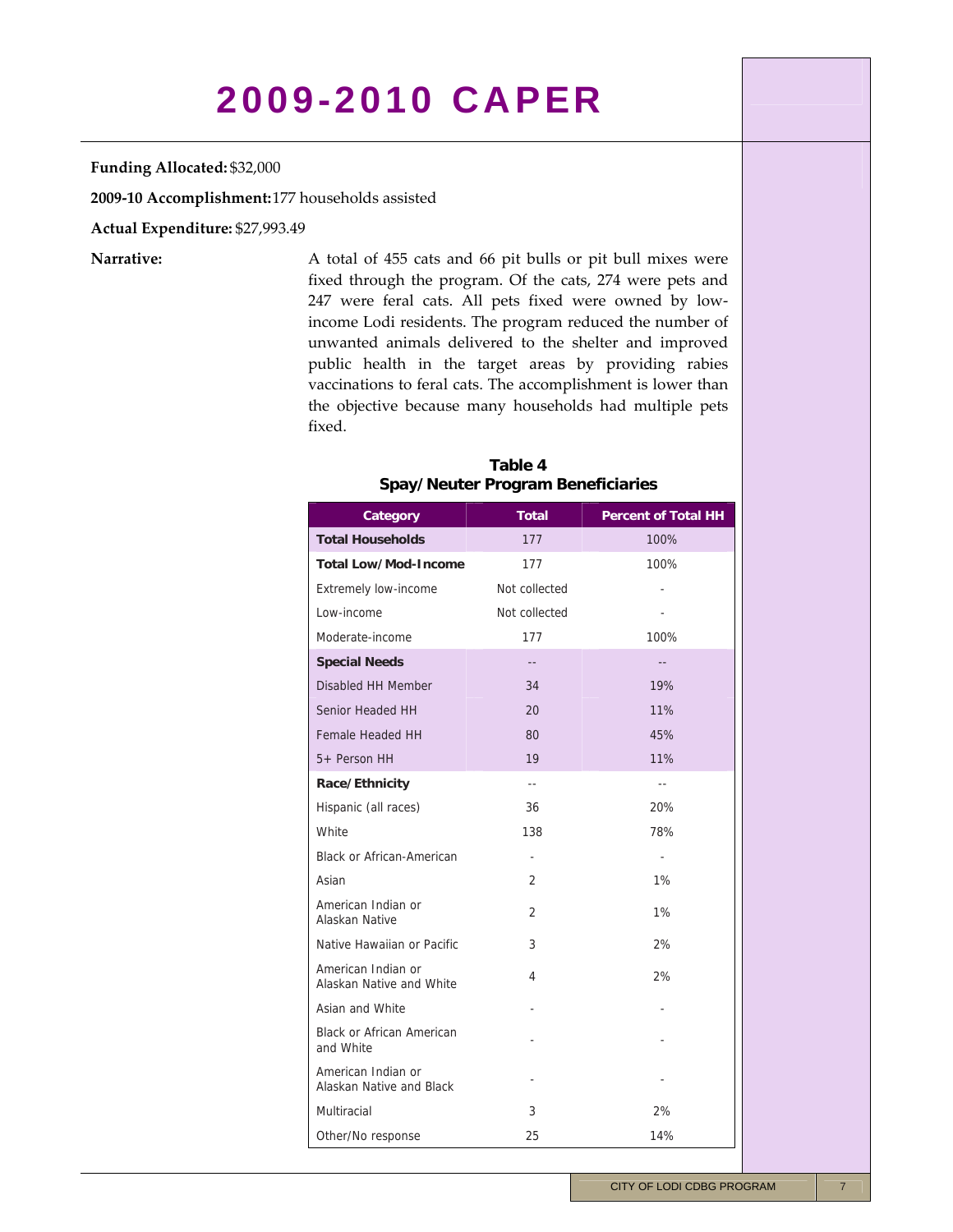Note: Data is provided only on pet owners participating in the program. Persons living in target areas who benefited from feral cat spay/neuter are not included.

### PLANNING AND ADMINISTRATION

### **CDBG Administration**

The planning and administration funding is intended to provide funding for general staff administration of CDBG programs and activities, including Integrated Disbursement and Information System (IDIS) training, program set‐up, reporting, planning, and subrecipient training and monitoring.

**2009‐10 Objective:** N/A **Funding Allocated:** \$150,242 **2009‐10 Accomplishment:** N/A **Actual Expenditure:** \$150,242 **Narrative:** CDBG staff carried out a wide range of administrative activities to implement programs and activities serving the target income and special needs population.

### EXPENDITURE SUMMARY

The following tables show the City's 2009-10 expenditures in different categories and in comparison to federally‐mandated caps. The IDIS reports in **Appendix B** show additional detail on the City's expenditures.

| Category                      | <b>2009-10 Funds</b><br><b>Allocated</b> | 2009-10 Funds<br><b>Spent</b> |
|-------------------------------|------------------------------------------|-------------------------------|
| Planning and Administration   | \$150,242.00                             | \$150,242.00                  |
| <b>Public Services</b>        | \$112,681.00                             | \$100,713.81                  |
| Public Improvements - City    | \$259,886.00                             | \$6,309.29                    |
| Public Facilities - Nonprofit | \$228,402.00                             | \$81,904.20                   |
| <b>Total</b>                  | \$751,211.00                             | \$339,169.30                  |

### **Table 5 2009-10 CDBG Allocations and Expenditures**

#### **Table 6 Timely Expenditure Calculation**

| Timely Expenditure Calculation (150% max) |           |
|-------------------------------------------|-----------|
| Total 2009-10 annual funding              | \$751,211 |
| Total funds remaining at year-end         | \$412,042 |
| Percentage of total funding remaining     | 55%       |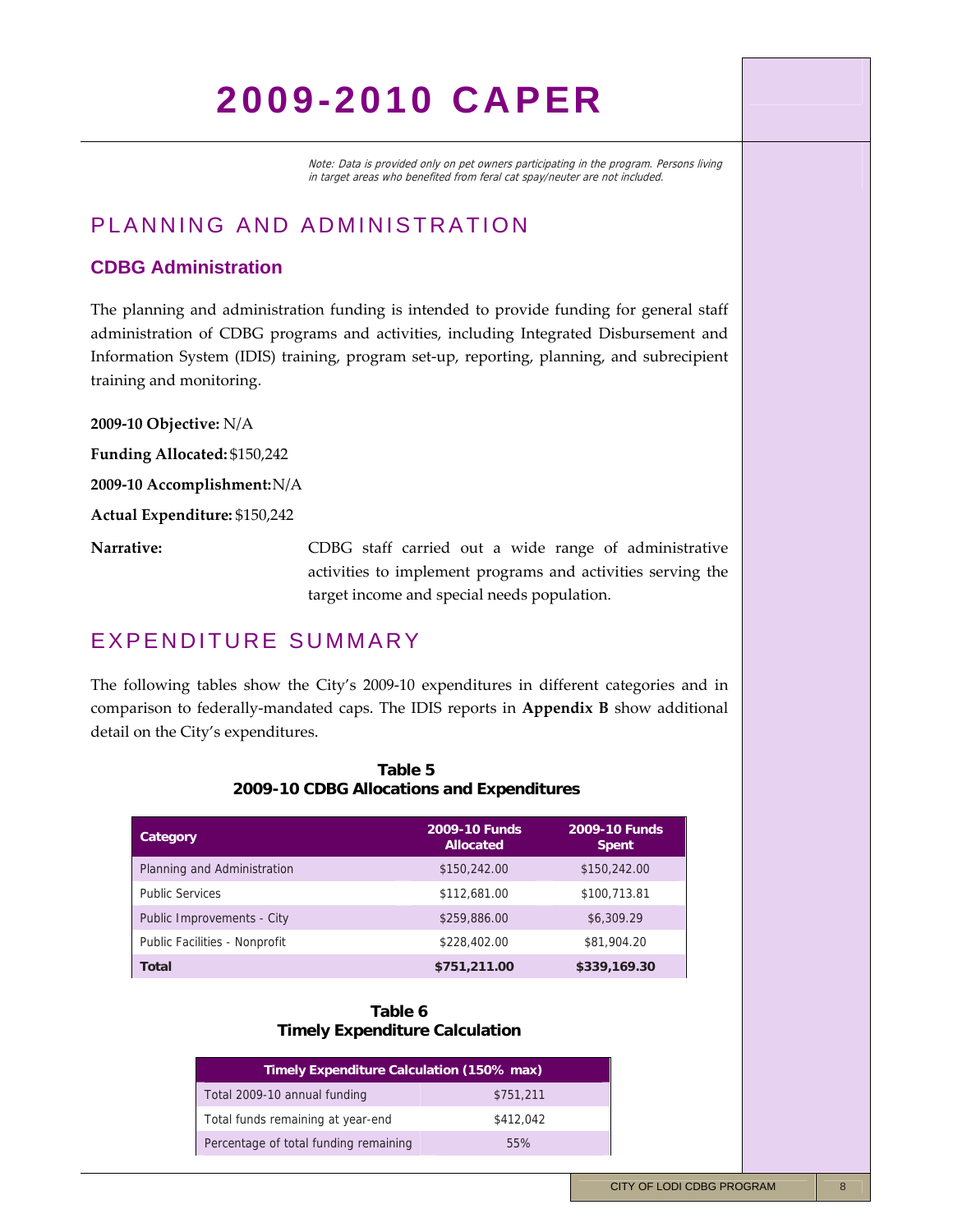### **Table 7**

### **Planning and Administration Calculation**

| Planning and Admin Calculation (20% max) |           |
|------------------------------------------|-----------|
| Total 2009-10 annual funding             | \$751,211 |
| Total planning and admin expenditures    | \$150,242 |
| Planning and admin percentage            | 20%       |

### **Table 8 Public Services Calculation**

| Public Services Calculation (15% max) |           |
|---------------------------------------|-----------|
| Total 2009-10 annual funding          | \$751,211 |
| Total public services expenditures    | \$112,682 |
| Public services percentage            | 13%       |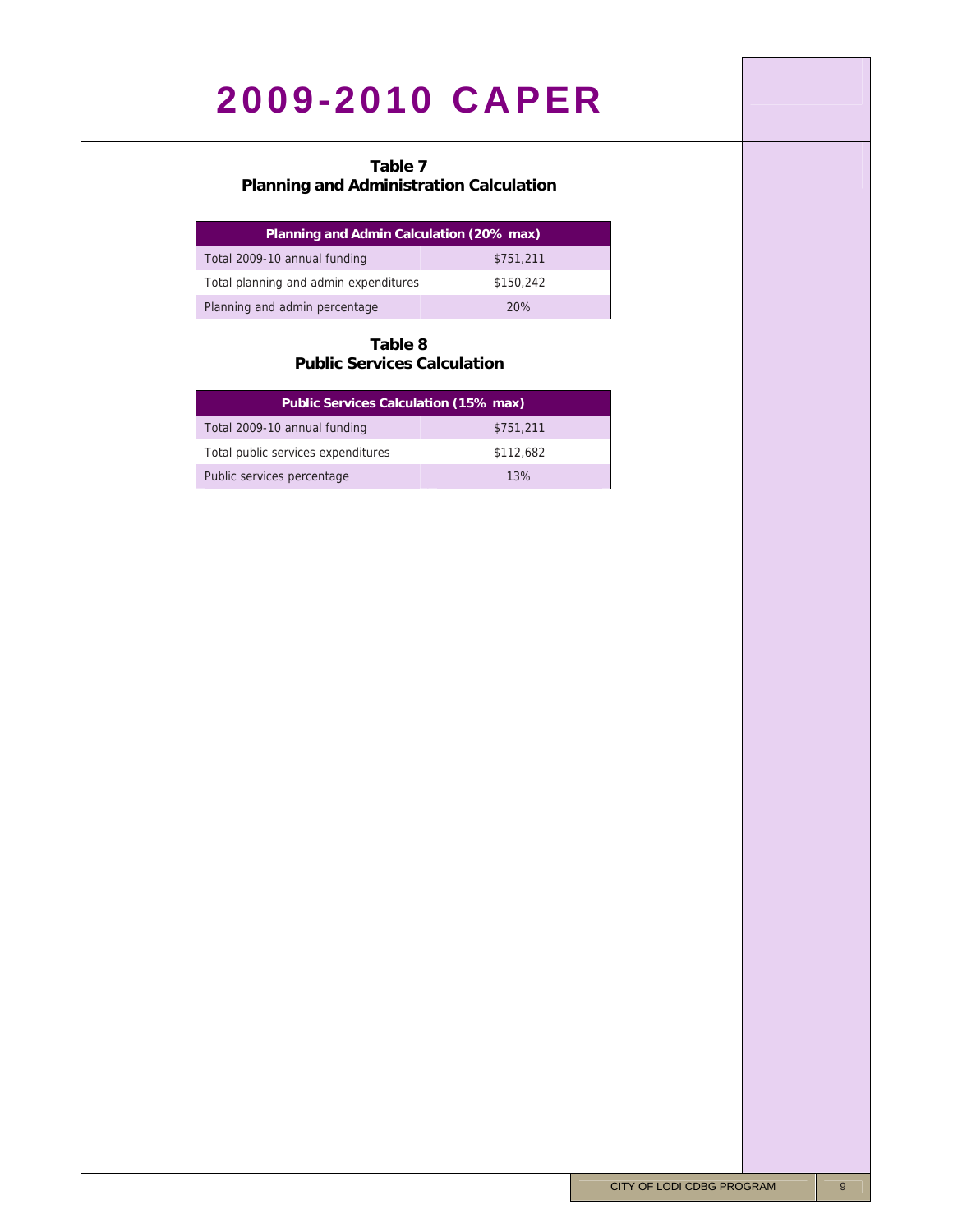## **IV. GENERAL NARRATIVE**

### AFFIRMATIVELY FURTHERING FAIR HOUSING

In 2009-10, the City began work on its first Analysis of Impediments to Fair Housing Choice. This document reviews demographics; lending patterns; local, state, and federal codes and regulations; fair housing complaints; and other relevant resources to determine impediments to fair housing in the community. The AI will also identify actions the City will take in order to address fair housing impediments.

During the 2009‐10 fiscal year, the City contracted with San Joaquin Fair Housing, a local non‐profit agency that offers information of fair housing law and tenant‐landlord disputes, as well as investigates housing discrimination complaints. Fliers relating to fair housing topics were distributed to four locations in Lodi, and San Joaquin Fair Housing offered drop-in fair housing services from the Lodi Public Library one day per week. Information was available by phone from their Stockton offices five days per week. Additional actions taken to promote fair housing include the participation in community events, advertisement in the Lodi News‐Sentinel and on local cable access television, and maintaining a website with fair housing information.

The City displays fair housing materials at City Hall, and copies of these materials are free to the public. Fair housing information is sent free of charge to those who request it. In addition, the City promotes fair housing awareness in its housing programs and works with housing providers in the City to ensure the fair and equitable treatment of persons and households seeking housing in the City.

### AFFORDABLE HOUSING

The City's affordable housing efforts in 2009-10 focused on expanding the supply of affordable housing and improving the ability of households to afford homeownership. The City continued to work with Eden Housing on the 80‐unit affordable senior housing complex planned in the Roget Park area. The project design was finalized and Eden Housing and the City have actively pursued funding to close the gap on this project. The City also received an \$800,000 HOME grant through the California Department of Housing and Community Development to offer a first-time homebuyer downpayment assistance program. The City completed the program guidelines and began marketing and accepting applications in 2009‐10.

### CONTINUUM OF CARE NARRATIVE

Lodi is a member of San Joaquin County's Continuum of Care. The Continuum of Care is coordinated by the San Joaquin County Neighborhood Preservation Division, which also manages the Shelter Plus Care and Supportive Housing Programs, both of which provide homeless County residents with rental assistance and supportive services. San Joaquin County also coordinates the Homeless Prevention and Rapid Re‐housing Program, which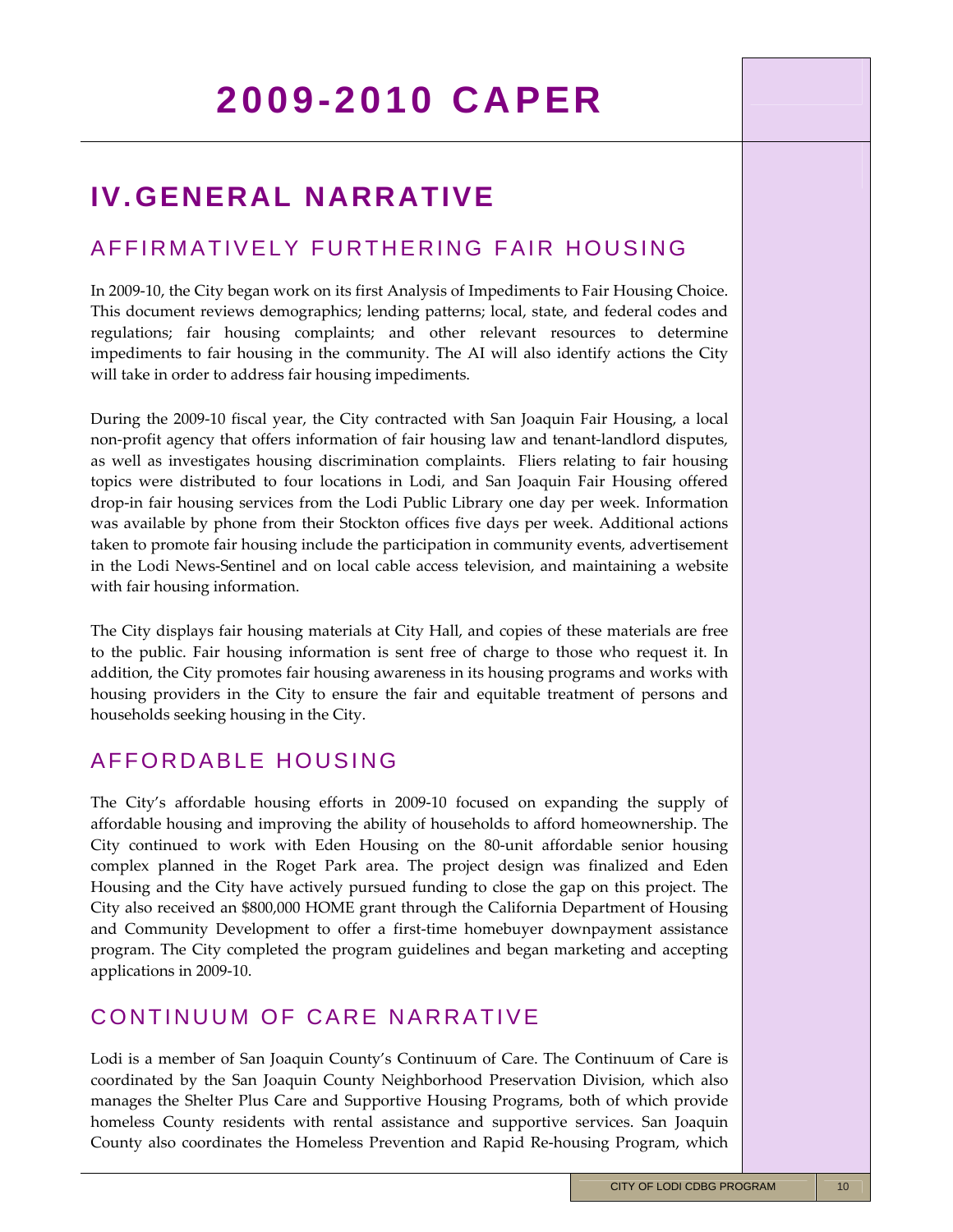offers short‐term and medium‐term assistance to homeless households or households as risk of becoming homeless due to the economic recession.

The Continuum of Care is in the process of developing a Homelessness Prevention Plan, which will contain strategies and priority actions to expand programs and services for homeless persons and those at risk of homelessness in the region. The focus will be on developing individual and family self‐sufficiency and, to the extent possible, helping persons at risk of homelessness to remain in their homes.

Lodi participates in the bi-annual countywide homeless survey. Staff assists with the planning and the point‐in‐time count, and sponsors a community event that focuses on connecting homeless persons with local services in coordination with the homeless count.

### **Local Service Provider Assistance**

There are many local and regional organizations that provide assistance to the homeless, persons at risk of homelessness, seniors, and other special needs groups. These organizations include the Salvation Army, Second Harvest Food Bank, LOEL Center, Lodi House, Hand Up, and many others. Second Harvest Food Bank, which provides food primarily to very low‐income families, and LOEL, which serves primarily low‐income seniors, both received grant funding in 2009-10. The City has funded many other local service providers that serve homeless and special needs groups in prior years and continues to support their activities.

### **Senior Services**

In 2009-10, the City funded improvements to kitchen at the LOEL Center. The improvements are currently underway, and once completed LOEL will begin preparing and delivering meals to homebound seniors (Meals on Wheels) as well as continuing to offer congregate meals at the senior center. The City also continued to make progress on the 80‐ unit affordable senior housing complex planned for the Roget Park area.

### **Homeless and Homeless Prevention Services**

Lodi has several agencies that serve homeless populations. The Salvation Army operates an emergency shelter with 45 beds for men and 25 beds for women/children, and owns four units of transitional housing. They also offer daily meals and a range of supportive services for homeless persons. Lodi House has a total of 26 beds for women/children, and they offer supportive services as well. Although the City did not use CDBG funding in 2009‐10 to support these organizations, the City has funded them in the past and continues to support their efforts in other ways.

Lodi staff also works with Hand Up, a grassroots homeless outreach organization that meets monthly to discuss homeless issues. Participants include the San Joaquin County Board of Supervisors, Salvation Army, the Unity Project, and several churches. Many of the churches work together to provide meals to the homeless in a local park.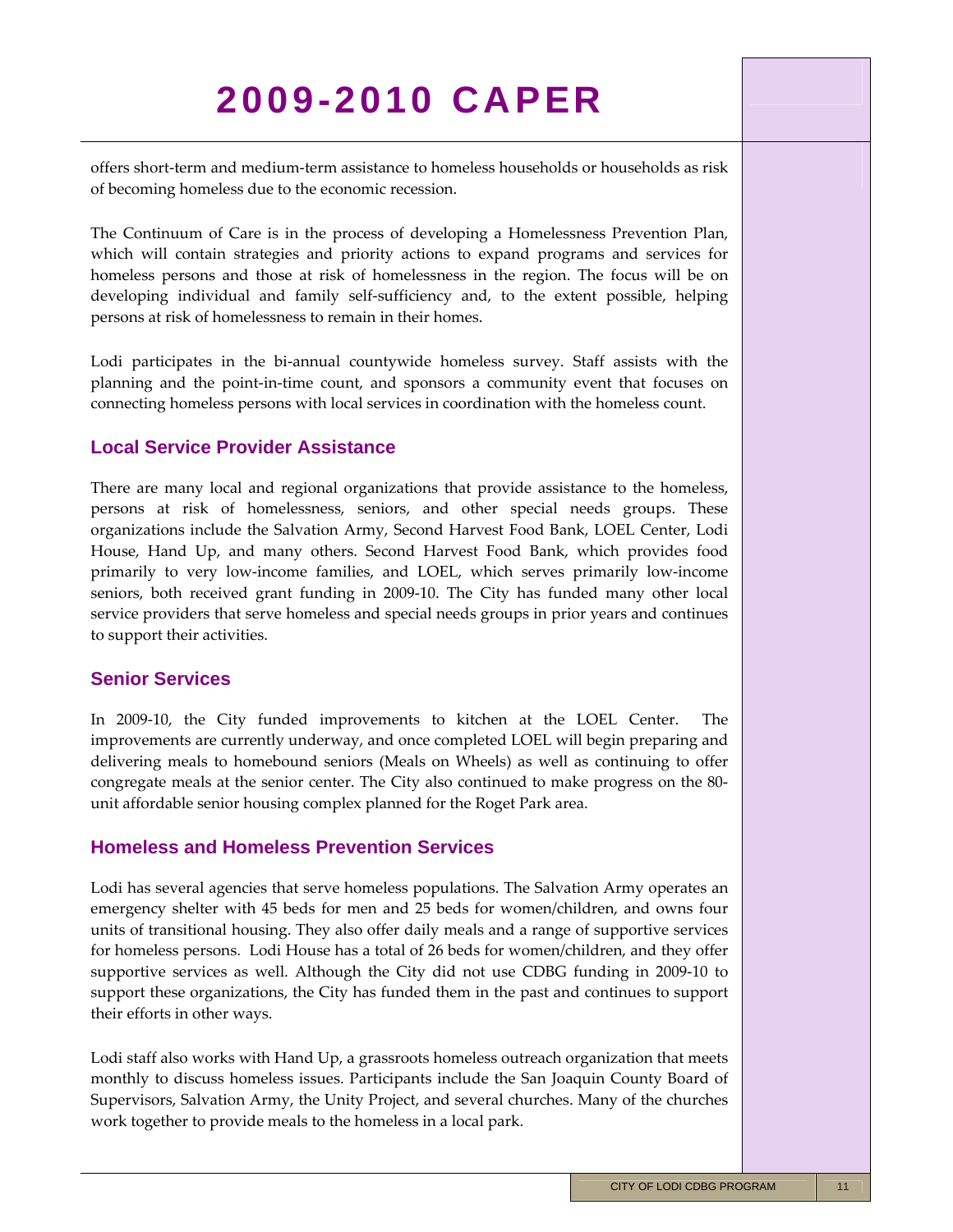### OTHER ACTIONS IN SUPPORT OF CDBG GOALS

### **Actions to Address Obstacles to Meeting Under-Served Needs**

The need for affordable housing for low-income households and seniors continues to exceed the available resources. The City has provided services, discussed previously under the Continuum of Care narrative, and has worked to create new affordable housing opportunities for under‐served groups, including seniors.

### **Fostering and Maintaining Affordable Housing**

The City of Lodi Strategic Plan identifies development of new housing resources as a primary component of the City's housing strategy. The City is actively encouraging affordable housing, most notably through the Tienda Drive affordable senior housing complex and the downpayment assistance program.

In 2009‐10 the City continued to work with Eden Housing on the development of an 80‐unit affordable senior housing complex. Site plans were completed, and the City assisted Eden Housing with applications for permanent financing. In 2010‐11, the City anticipates selling property to Eden Housing in an arms length transaction.

In 2009-10, the City also created its downpayment assistance program, funded by an \$800,000 HOME grant through the California Department of Housing and Urban Development. Approximately 15 loans are anticipated to be made in 2010‐11.

In 2010‐11, the City plans to devote additional resources to advancing affordable housing opportunities. City staff plans to explore alternative resources, including tax credits and regional and state grant opportunities.

### **Barriers to Affordable Housing**

Lodi continues to work toward meeting the housing needs of its low‐ and moderate‐income residents. Falling sales prices in Lodi have made many homes affordable to low‐ and moderate-income households. The median sales price for homes in Lodi in 2009 was \$165,000. Despite falling sales prices in Lodi and San Joaquin County, home prices and rents are still high enough to make it difficult for extremely low‐income households to locate an affordable unit.

A continued supply of housing affordable to all household income levels is essential to meet the needs of the residents of the City. The City recognizes the importance of balancing construction of new affordable housing with preserving and rehabilitating current affordable housing resources.

The City is in the process of updating its Housing Element and completing an Analysis of Impediments to Fair Housing Choice. Both of these documents explore barriers to producing affordable housing, including governmental and non‐governmental constraints.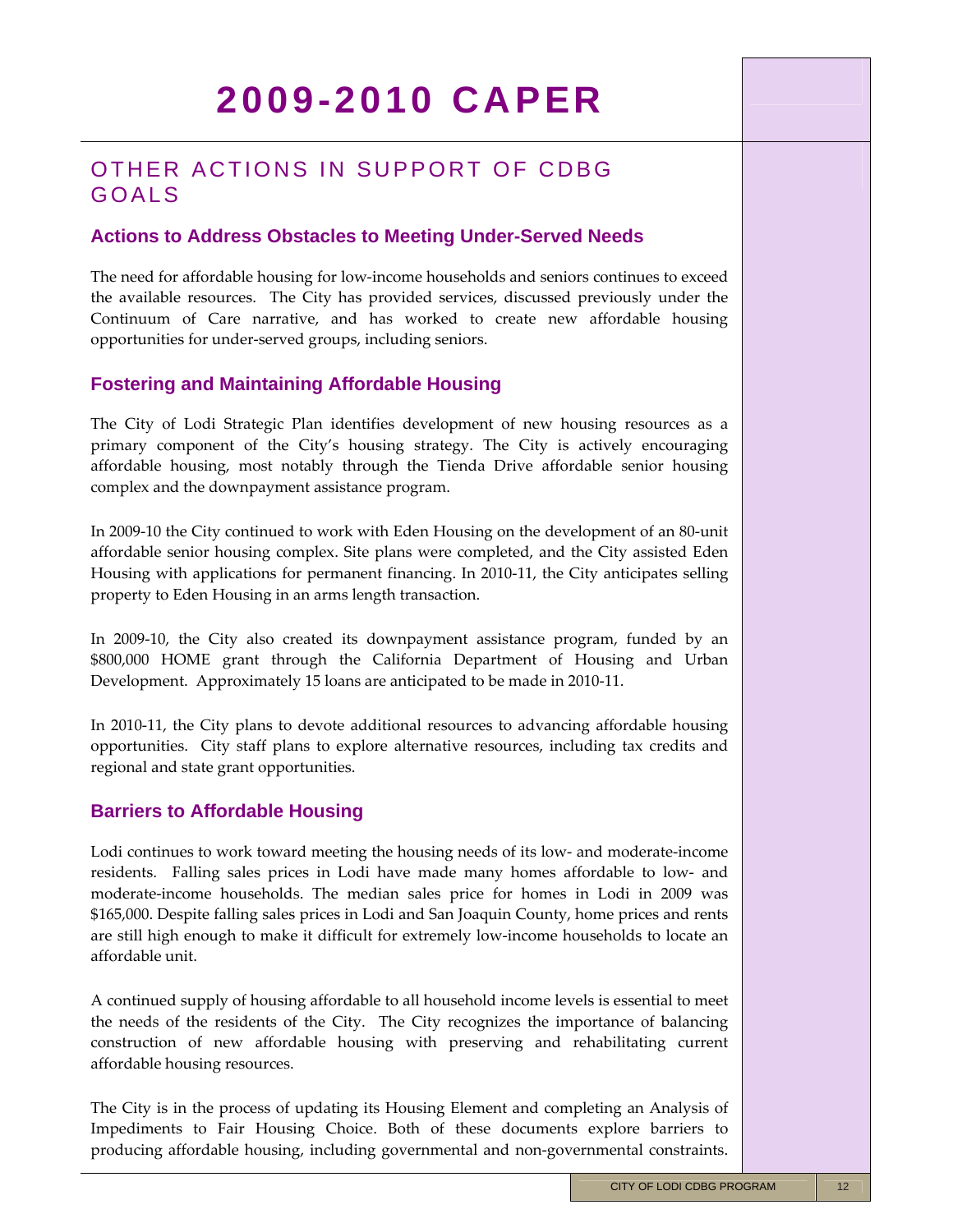Governmental constraints include land use controls, entitlement processing, fees, and building codes. Land use controls are necessary to ensure orderly and appropriate development and growth in the City. Fees, land dedication, and public improvements are usually required as part of land development and entitlement processing to ensure an adequate supply of infrastructure, parks, and schools to serve the development. To facilitate the development of affordable housing, the City may consider assisting developers in locating resources for funding affordable housing. Building and housing codes are implemented to ensure the safety of the community (housing residents, specifically). It is unlikely that the City will waive building or housing code requirements as a method of increasing affordability.

Non‐governmental constraints include the availability of mortgage and rehabilitation financing, the supply and cost of land, and construction costs. The City will monitor these constraints and provide incentives to reduce them when possible.

### **Regional Housing Needs Allocation**

In 2008, the City received its 2007‐2014 regional housing needs allocation (RHNA) from the local Council of Governments. The allocation indicated the continued need for a supply of affordable housing and targets these needs by income group. In summary, the allocation calls for 25 percent of new housing production to be affordable to low-income households and 17 percent to be affordable to moderate‐income households (using the HUD CDBG income definitions, which differ from those used in the Housing Element). This is a total of 917 low-income units and 650 moderate-income units, and reflects a significant need for new affordable housing.

The City's draft 2010‐2016 Housing Element determines that based on the state allocation needs, Lodi will need to demonstrate the capacity, based on appropriately zoned land, to accommodate 917 housing units affordable to low‐income households and 650 housing units affordable to moderate‐income households during the current RHNA period. In addition, the City will have to demonstrate the capacity to accommodate 716 units for persons earning between 81 and 120 percent of the area median income.

### **Public Housing and Resident Initiatives**

The City does not own any public housing. The 2009‐2014 Consolidated Plan does not include plans to construct or operate public housing. The City does have two public and/or subsidized housing developments within its boundaries. These are owned and operated by the Housing Authority of the County of San Joaquin (HACSJ). The City works with HACSJ to ensure the continued quality of public housing in the City.

### **Lead-Based Paint**

The City did not conduct any activities for which lead-based paint clearance was necessary in 2009‐10. For non‐CDBG‐funded housing programs, the City does conduct a visual assessment to identify lead‐based paint hazards when necessary and contracts with certified lead‐based paint inspectors on a case‐by‐case basis.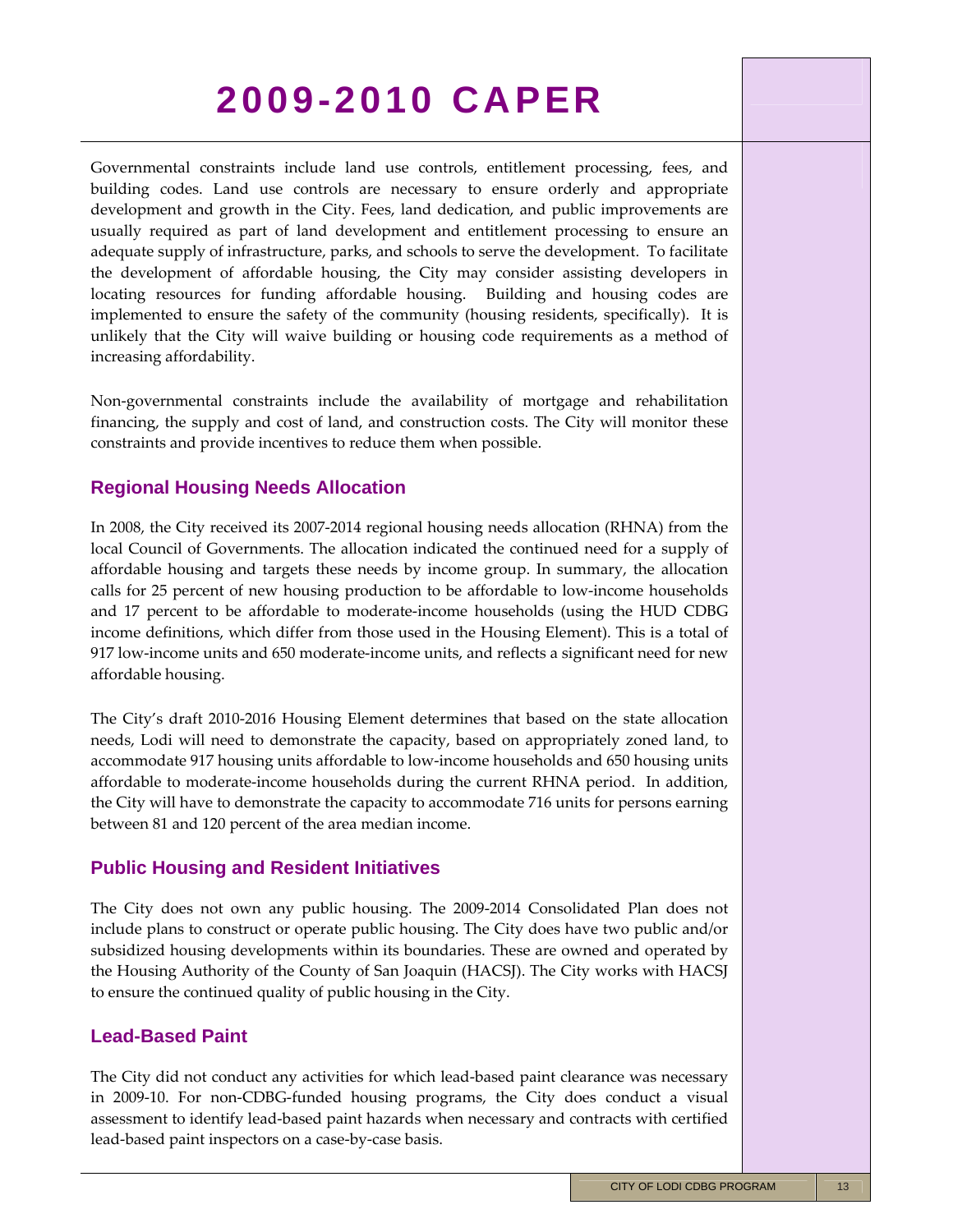### **Compliance and Monitoring**

City staff met with the subrecipient staff responsible for each activity prior to the beginning of the program year. All subrecipients were informed of the obligations to collect the required information on income, household composition, and race and ethnicity. The City also provided information on subrecipient agreement policies, data collection, and financial management and recommended each subrecipient read the "Playing by the Rules" guide produced by HUD. Staff provided technical assistance to subrecipients throughout the year.

Quarterly, staff examined the progress the subrecipient was making toward performance targets. Public services subrecipients must report their service population with each billing. Each subrecipient agreement contains provisions for reductions to or suspensions of payments in the event that targets are not being met (without valid reason) or when past performance issues have not been resolved.

The City has placed a strong emphasis on its subrecipients gathering complete and accurate information on the persons and/or households they serve, and regularly reporting on progress.

### **Anti-Poverty Strategy**

During the program year, the City worked with several organizations that focus on increasing self‐sufficiency among lower‐income populations. These organizations included the Salvation Army, which provides a full range of counseling and training services to homeless residents, and the Lodi Library adult literacy program. The Second Harvest Food Bank, which was funded by a \$10,000 CDBG grant, provided food to low‐income families through local churches and non‐profits, many of whom offer social services to assist with job training and housing security. The City also provides code enforcement services to ensure that lower-income households have a habitable place to live.

The City contracts with San Joaquin Fair Housing to provide fair housing counseling to residents; most of the households that take advantage of this resource are low-income. The housing counseling offers advice on resolving tenant‐landlord disputes, among other topics, in an attempt to help low‐income households stay in their homes.

The City's support of the LOEL Center kitchen renovation will ensure that the City's elderly receive adequate nutrition at a nominal cost. This preserves the limited income that many elderly persons have.

### LEVERAGING RESOURCES

With respect to public services funded with CDBG funds, the City requires all subrecipients to identify other resources they will utilize during the program year to operate and implement CDBG-supported activities. It is the City's intent to ensure adequate non-federal and private funds are available, thus minimizing the dependence on federal funds. To best leverage the City's available resources, the City will continue to layer private and nonfederal resources with federal resources.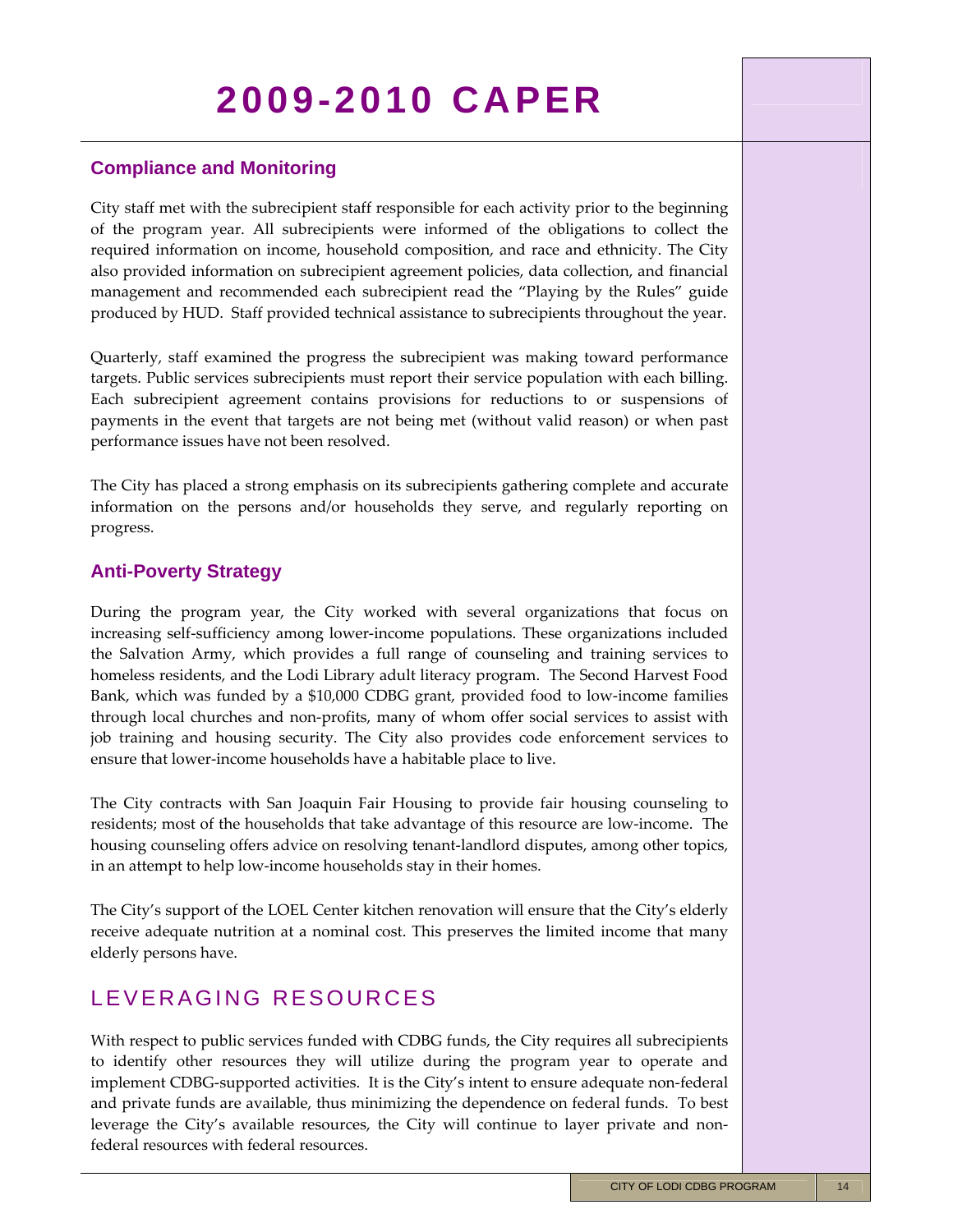### CITIZEN COMMENTS

The City provided public notice of the public review period and planned submission of this CAPER. The draft document was made available on the City website and at City Hall.

Public notice included the address of City Hall, staff contact names, mailing addresses, phone numbers, the address of website to view the report, and information on where to direct comments and questions.

If any comments are received, the City endeavors to respond to all questions or comments within 10 business days.

### SELF-EVALUATION

### **What is the status of grant programs?**

Although 2009‐10 was Lodi's first year as a CDBG entitlement jurisdiction, the City had several years of experience operating a CDBG program under the Urban County. The City spent approximately 45 percent if its first-year allocation, with all projects underway as of the end of the fiscal year. The City worked with three non-profit service providers on public service and facility projects benefiting low‐ and moderate‐income households and seniors. The City also conducted services and facility improvements in the target areas.

### **Are grant disbursements timely?**

HUD requires that at a point approximately three‐quarters of the way through the fiscal year, grantees have available in their line of credit no more than 1.5 times that year's entitlement grant. The City of Lodi is compliant with this regulation. Staff has implemented a system to draw funds shortly after the costs are paid or incurred, meaning the City is reimbursed promptly for all CDBG costs.

### **Are major goals on target?**

Overall, the City is progressing toward its goals of fostering the development of affordable housing, improving target areas through public facilities and increases in services, and providing supportive services to the elderly and low‐income households. Other goals in the five‐year Consolidated Plan that will need continued effort include rehabilitation of residential areas on Lodi's Eastside and programs targeted at economic development.

### **Are any activities or types of activities falling behind schedule?**

The Activity Summaries section, beginning on page 2, provides a description of each activity planned in 2009‐10 and its actual accomplishments during the year. All planned projects were started during the fiscal year. The alley drainage project started later in the year than anticipated due to engineering delays, but is on track to be completed during the 2010‐11 year.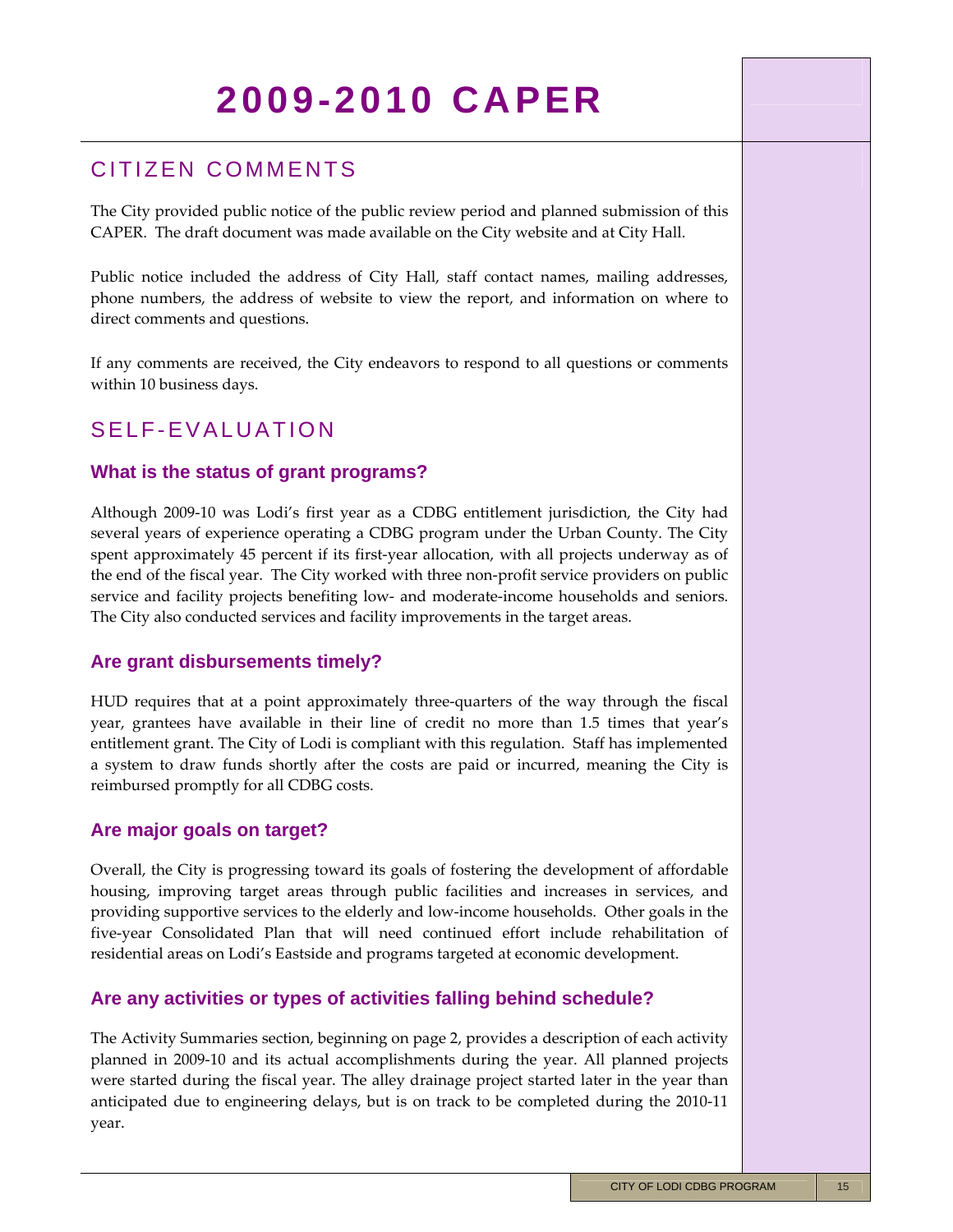In mid-year, the City analyzed each project's rate of expenditure and ability to meet identified goals. As a result of this analysis, the City moved to reallocate funding that looked likely to remain unspent.

### **Are the activities and strategies making an impact on identified needs?**

The housing and community development activities that are funded through the grant are making a positive impact in the community and specifically on the needs identified in the Consolidated Plan and Action Plan. The funded activities and strategies are vital to the City's health and well-being in many ways. The City's considerable efforts to foster neighborhood improvements will allow more residents to have access to attractive, safe, and affordable housing, community services, and public facilities. The funded public service activities provide many vulnerable citizens, such as seniors and extremely low‐income persons, with essential and life‐enhancing services. Each funded activity in this program year is directly related to one of the goals in the Consolidated Plan and helps to further achievement of the City's community development objectives and goals.

### **What barriers may have a negative impact on fulfilling the strategies and the overall vision?**

The primary barrier to achieving the Consolidated Plan goals and strategies is a lack of funding. The City's need for affordable housing, public facilities, and public services to fully serve the low- and moderate-income population is extensive, and far exceeds available funding resources. The economic recession also limits the City's ability to funds projects and program using local resources.

### **Based on findings, what adjustments or improvements to strategies and activities might meet the City's needs more effectively?**

The City will devote substantial staff time to researching new funding opportunities to maximize the City's ability to meet residents' needs. The City will also evaluate all proposed activities based on factors such as leveraging and number of beneficiaries in an attempt to increase funding efficacy.